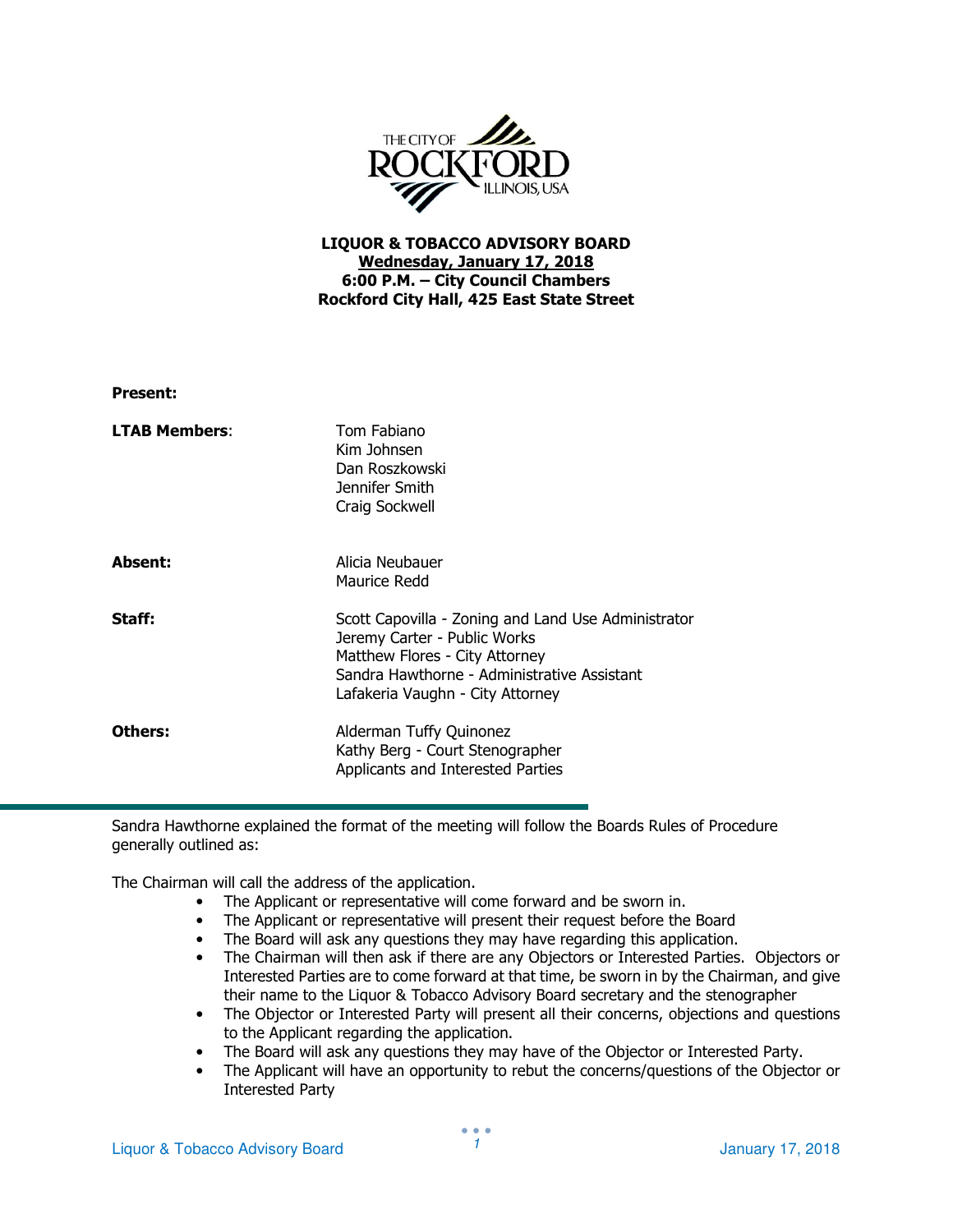- No further discussion from the Objector or Interested Party will occur after the rebuttal of the Applicant.
- The Board will then discuss the application and a vote will be taken.

It was further explained to the public in attendance, applicants, objectors and interested parties that this meeting is not a final vote on any item. The date of the Codes & Regulations meeting was given as Tuesday, January 22, at 5:30 PM in City Council Chambers in this building as the second vote on these items. The public in attendance, applicants, objectors and interested parties were instructed that they could contact the Zoning Office for any further information and the phone number was listed on the top of the agenda which was made available to all those in attendance. This information was also presented in written form attached to the agendas.

The meeting was called to order at 6:15 PM. A MOTION was made by Kim Johnsen to APPROVE the minutes from the December, 2017 meeting as written. The Motion was **SECONDED** by Craig Sockwell and **CARRIED** by a vote of 5-0 with Maurice Redd and Alicia Neubauer absent.

| 017-LTAB-049 | 3001 West State Street                                                        |
|--------------|-------------------------------------------------------------------------------|
| Applicant    | Kalid M. Abdel Rahem / Steve's Market, Inc. dba Steve's Market                |
| Ward 13      | <b>Sale of tobacco products</b> in conjunction with a grocery store in a C-3, |
|              | General Commercial Zoning District                                            |

The subject property is located on the northwest corner of the West State Street and Willard Avenue intersection. Mohammad Hamad, owner of the property and Kalid M. Abdel Rahem, Applicant, were present. Mr. Hamad, acting as a translator for the Applicant, presented the request for sale of tobacco products. He explained Mr. Rahem is the new owner of the business and is required to have the tobacco license in his name.

Attorney Vaughn asked Mr. Hamad if Mr. Rahem had read Staff's conditions of approval and if he was in agreement with those conditions. Mr. Hamad stated Mr. Rahem was in agreement.

Staff Recommendation is for Approval with (14) conditions. No Objectors or Interested Parties were present.

A **MOTION** was made by Jennifer Smith to **APPROVE** the sale of tobacco products in conjunction with a grocery store in the name of Kalid M. Abdel Rahem / Steve's Market, Inc. dba Steve's Market in a C-3, General Commercial Zoning District at 3001 West State Street. The Motion was **SECONDED** by Craig Sockwell and **CARRIED** by a vote of 5-0.

Approval is subject to the following conditions:

- 1. Meet all applicable Building and Fire Codes.
- 2. Compliance with all City of Rockford Tobacco Codes.
- 3. Submittal of a revised site plan that includes the removal of the terrace parking along West State Street and the deteriorated hard surface north of the building for Staff's review and approval.
- 4. Submittal of a landscaping plan to include terrace and perimeter landscaping along West State Street, topsoil and grass seed north of the building and plant species for Staff's review and approval.
- 5. The sale of tobacco products shall be limited to the submitted plan Exhibit E.
- 6. The sale of tobacco products will be from 8:00 AM to 9:00 PM, Monday through Sunday.
- 7. The sale of rose tubes, airplane-sized bottles and any other products that can be deemed to be easily manufactured into drug paraphernalia is prohibited.
- 8. The sale of water pipes and "huka" or "hookah" pipes are prohibited.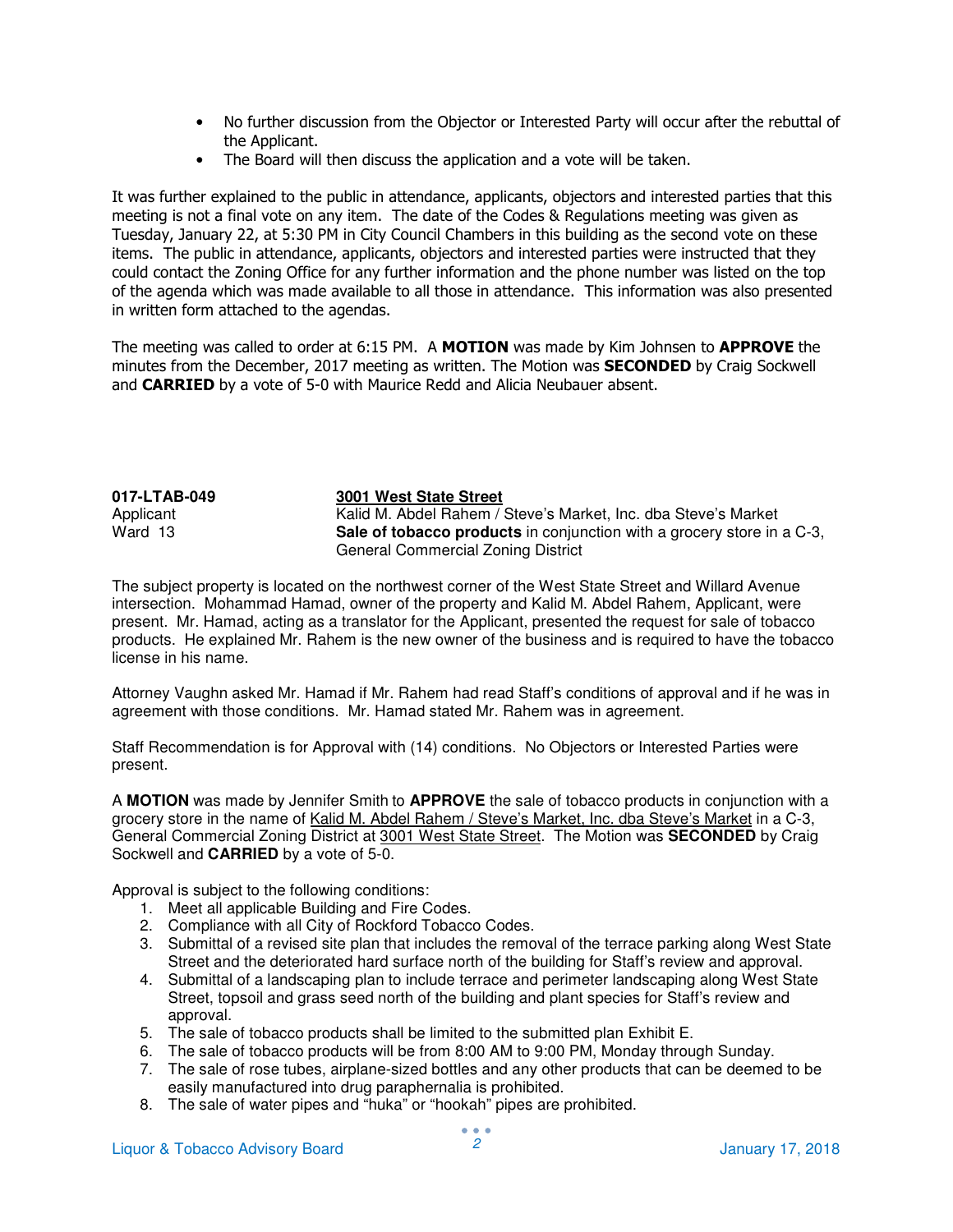- 9. Window display signage is limited to 20% of window area.
- 10. There shall not be temporary exterior signage.
- 11. The windows shall not be covered with bars or other devices that block the windows.
- 12. Any pending general ordinance case(s) must be resolved prior to issuance of the license.
- 13. All outstanding general ordinance fines must be paid prior to the issuance of the license.
- 14. All conditions must be met prior to establishment of use.

| 017-LTAB-050 | 160 15 <sup>th</sup> Avenue                                           |
|--------------|-----------------------------------------------------------------------|
| Applicant    | Benjamin Rodarte / Raquel Rodarte dba El Navegante Bar                |
| Ward 05      | Sale of liquor by the drink in conjunction with a tavern and video    |
|              | qaming                                                                |
|              | Sale of packaged liquor in conjunction with a tavern and video gaming |
|              | in a C-2, Limited Commercial Zoning District                          |

The subject property is located on the northwest corner of Orange and 15<sup>th</sup> Avenue. Attorney Robert Calgaro, representing the Applicants, Benjamin and Raquel Rodarte, and Alex Rodarte, translator were present. Attorney Calgaro reviewed the requests for the sale of liquor by the drink and the sale of packaged liquor. He explained that the Applicants owned a bar on 7<sup>th</sup> Street for 17 years. The building burned down and there are no plans to rebuild, forcing the Applicants to relocate their business. The Applicants purchased the subject property in January of this year. They also own the parking lot to the east, which provides more parking than is required for the tavern use. He stated this business will be basically a bar and grill.

Attorney Vaughn asked if the Applicant would be providing a revised menu and Attorney Calgaro stated they would.

Staff Recommendation is for Approval of both requests with (12) conditions. No Objectors or Interested Parties were present.

A **MOTION** was made by Tom Fabiano to **APPROVE t**he sale of liquor by the drink in conjunction with a tavern and video gaming, and to **APPROVE** the sale of packaged liquor in conjunction with a tavern and video gaming in the names of Benjamin Rodarte / Raquel Rodarte dba El Navegante Bar in a C-2, Limited Commercial Zoning District at 160 15<sup>th</sup> Avenue. The Motion was **SECONDED** by Jennifer Smith and **CARRIED** by a vote of 5-0.

Approval is subject to the following conditions:

- 1. Must meet all applicable building and fire codes.
- 2. Compliance with the City of Rockford Liquor Codes.
- 3. Window display signage is limited to 20% of window area.
- 4. That the windows shall not be covered with bars or other devices that block the windows.
- 5. The proposed use shall not have a cover charge, dance floor, DJs, live entertainment, or operate as a nightclub.
- 6. Business hours shall be consistent to business plan shown as Exhibit D, Monday-Saturday 6:00 AM to 2:00 AM; Sunday 9:00 AM to 2:00 AM, and food service Monday-Sunday 9:00 AM to 1:00 AM.
- 7. Submittal of site plan including landscaping improvements to the parking lot east of the building and a detailed interior floor plan.
- 8. Submittal of a revised business plan clarifying the ratio amounts for food, liquor and gaming.
- 9. Removal of the additional signs located on the building and removal of additional signage located at the parking lot located to the east.
- 10. Any pending general ordinance case(s) must be resolved prior to issuance of the license.
- 11. All outstanding general ordinance fines must be paid prior to issuance of the license.
- 12. All conditions must be met prior to issuance of the liquor license.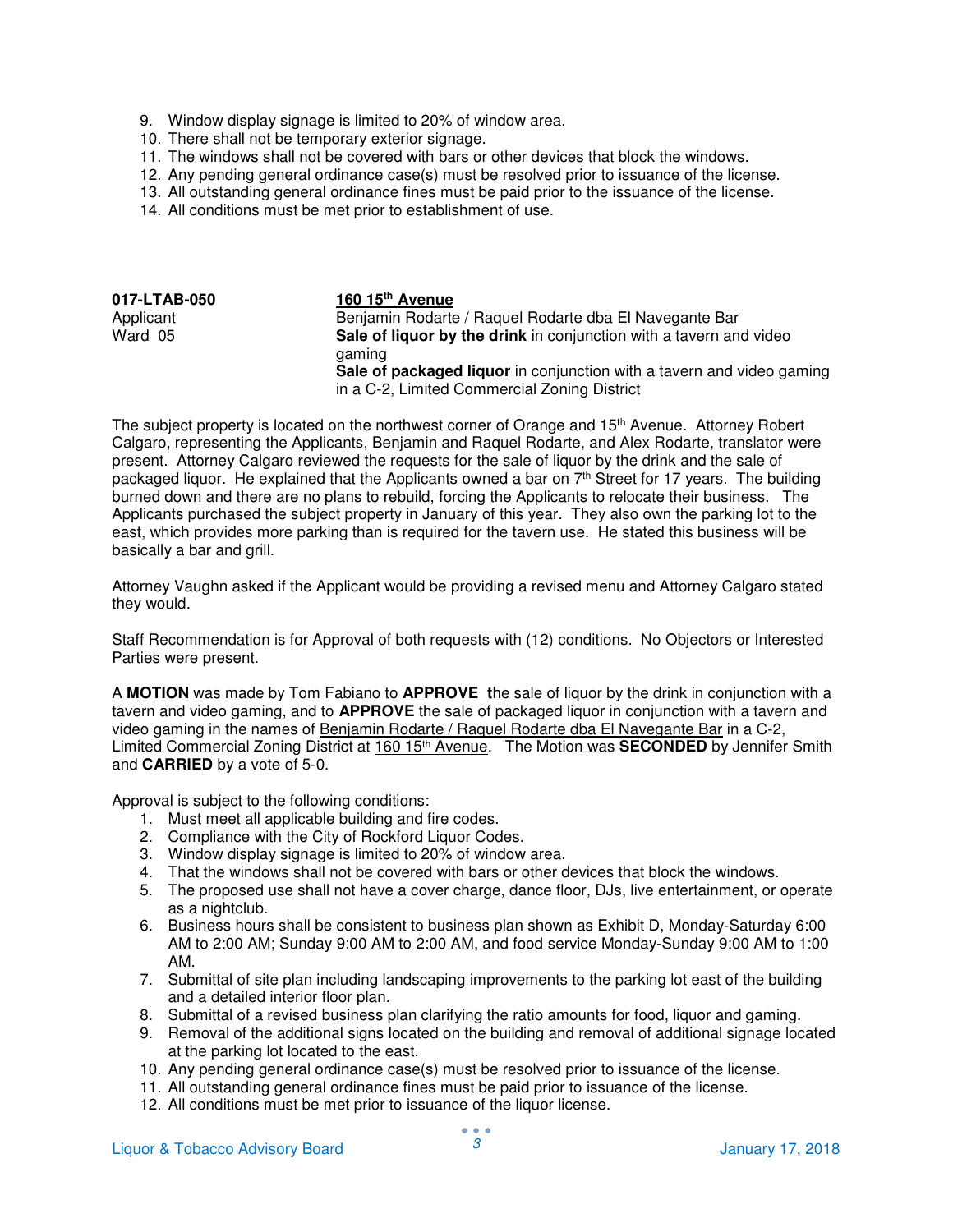## **017-LTAB-051 515 East Jefferson Street**

Applicant **Kelley Williamson Company dba Jefferson Street Mobil**<br>
Ward 03 **Sale of package liquor** in conjunction with a gas station **Sale of package liquor** in conjunction with a gas station, convenience store and car wash **Sale of tobacco products** in conjunction with a gas station, convenience store and car wash in a C-4, Urban Mixed-Use Zoning **District** 

The subject property is located on the south side of East Jefferson Street, west of North  $3^{rd}$  Street, north of Market Street and east of North 2<sup>nd</sup> Street and is currently under construction for a gas station, convenience store and car wash. Bob Sanders with Kelley Williamson and Attorney Russell Anderson from WilliamsMcCarthy, representing the Applicant, were present.

Attorney Anderson reviewed the requests for the sale of package liquor and tobacco products. He explained this location will have additional hot food items and will be a fairly large grocery and convenience store facility. Security will be very proactive. Attorney Vaughn asked the Applicant if they had read Staff conditions of approval and if they were in agreement with those conditions. Attorney Anderson stated his client does agree to all conditions.

Staff Recommendation is for Approval of both requests with (12) conditions. Objectors or Interested Parties were present.

Representatives from Trinity Day Care - Jennifer Seuring, Board member; Rebecca McLain, Activities Director; and Paula Jeskebartz, Executive Director were present and spoke in Objection to this application. They expressed concerns that the sale of package liquor will increase foot traffic when the children are in the playground. There was also a concern with the possibility of broken glass bottles ending up in any of their 3 outside play areas during the hours the daycare is closed. Increased panhandling was a concern as well. The school age children who attend Trinity Day Care go on day trips, as well as walks around the nearby area, including the public park right across the street, which they felt could also be affected negatively by an increase in foot traffic or cliental wanting to purchase alcohol at the convenience store. Ms. Seuring asked what the distance requirement was between the sale of liquor and a school. In response to that question, Attorney Anderson stated the setback requirement is 100 feet. Although there is a much larger distance than this between the Day Care and the convenience store, the Daycare is not a school so it would not fall under this regulation. Trinity Day Care felt they did not see how selling liquor or tobacco will increase the benefits or added value to what Kelly Williamson will bring to the neighborhood.

Alderman Natavias Ervins, 6<sup>th</sup> Ward, was present. Although he is not the Alderman of this Ward, he expressed that our children should be made a priority in all areas of the city no matter where they lived and we need to look at how the sale of tobacco and alcohol will affect them. Alderman Ervins stated he feels the gas station / convenience store will be a great asset to downtown. However, he gave an example of Ken-Rock Center in his Ward located at 3218 11<sup>th</sup> Street, which is directly across the street from a gas station. He stated the gas station has a license to sell package liquor and that has created negative issues for the children at Ken-Rock.

In response, Attorney Anderson stated he drives through this area every day and does not believe Kelly Williamson will bring additional traffic – the traffic is already there. When the original application for this development came before the Zoning Board of Appeals last July, Trinity Day Care did not present any objections at that meeting. He further stated Kelly Williamson is not creating a demand that does not already exist and they would not allow the use of their parking lot for drinking. If the Applicant feels additional security is required at night, they will provide it. Attorney Anderson explained the Day Care has provided walls and safety for their children and he does not feel there will be any collision between the two uses. He added that he is not aware of any criminal activity that has been prevalent in that area during the time of construction thus far.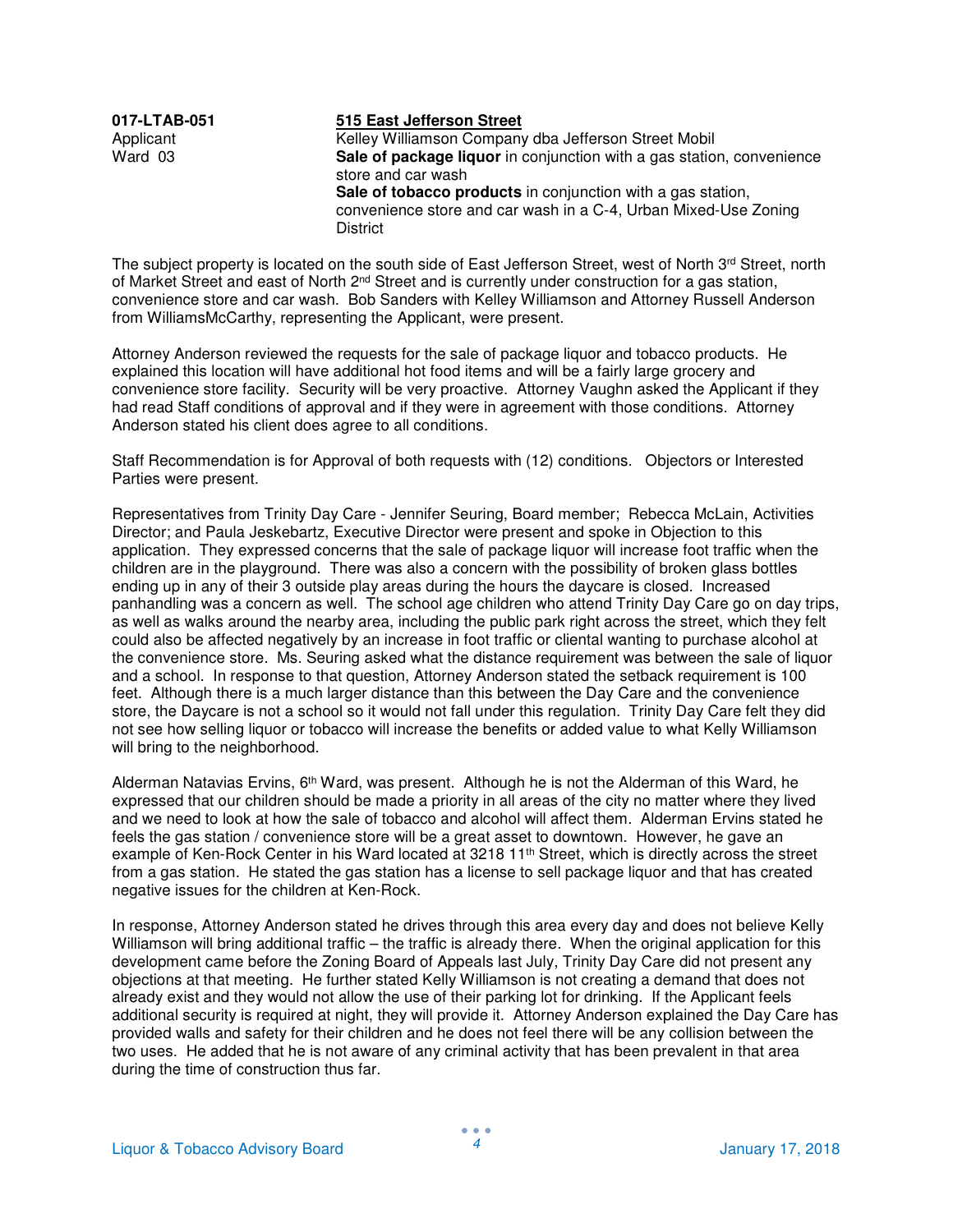During discussion, Craig Sockwell stated he had a concern that someone would buy a bottle of beer and drink it in the park. Jennifer Smith stated the zoning for this area is intended to increase the availability of services within walking distance. Tom Fabiano stated he does not believe Kelly Williamson would allow people hanging around their parking lot. He pointed out that two blocks away there is packaged liquor available already. Craig Sockwell stated he had faith that if there were any issues Kelly Williamson would do what they needed to do to correct it.

A **MOTION** was made by Craig Sockwell to **APPROVE** the sale of package liquor in conjunction with a gas station, convenience store and car wash and to **APPROVE** the sale of tobacco products in conjunction with a gas station, convenience store and car wash in the name of Kelly Williamson Company dba Jefferson Street Mobil in a C-4, Urban Mixed-Use Zoning District at 515 East Jefferson Street. The Motion was **SECONDED** by Tom Fabiano and **CARRIED** by a vote of 4-1 with Jennifer Smith voting Nay.

Approval is subject to the following conditions:

- 1. Must meet all applicable building and fire codes.
- 2. Compliance with all City of Rockford Liquor and Tobacco Codes.
- 3. Window display signage is limited to 20% of window area.
- 4. That the windows shall not be covered with bars or other devices that block the windows.
- 5. The sale of alcohol and tobacco products shall be limited to the area shown on Exhibit E and Exhibit F.
- 6. Hours of operation shall be limited to the hours allowed per the Liquor Code.
- 7. There shall be no single serving sales of beer or wine in volumes of 12 oz. or less.
- 8. The sale of rose tubes, airplane-sized bottles and any other products that can be deemed to be easily manufactured into drug paraphernalia is prohibited.
- 9. The sale of water pipes and "huka" or "hookah" are prohibited.
- 10. Any pending general ordinance case(s) must be resolved prior to issuance of the license.
- 11. All outstanding general ordinance fines must be paid prior to issuance of the license.
- 12. All conditions must be met prior to issuance of the liquor license.

| 017-LTAB-052 | 7676 East State Street                                                  |
|--------------|-------------------------------------------------------------------------|
| Applicant    | Robert Burg, Manager of AHTRST Concessions, LLC dba Courtyard           |
| Ward 01      | Rockford                                                                |
|              | Sale of liquor by the drink in conjunction with a hotel, restaurant and |
|              | outdoor seating area                                                    |
|              | Sale of package liquor in conjunction with a hotel and restaurant in a  |
|              | C-3, General Commercial Zoning District                                 |

The subject property is located 700 feet east of the North Bell School Road and Potawatomi Trail Drive intersection. Janice Rourke and Daniel Rosales, representing Courtyard Rockford, reviewed their requests for sale of liquor by the drink and package liquor. Ms. Rourke stated Courtyard Rockford has been providing these services in the past and wish to continue under new management.

Attorney Vaughn asked the Applicant if they had read Staff recommended conditions of approval and if they were in agreement with those conditions. Ms. Rourke stated they were.

Staff Recommendation is for Approval of both requests with (13) conditions. No Objectors or Interested Parties were present.

A **MOTION** was made by Craig Sockwell to **APPROVE** the sale of liquor by the drink in conjunction with a hotel restaurant and outdoor seating area and to **APPROVE** the sale of package liquor in conjunction with a hotel and restaurant in the name of Robert Burg, Manager of AHTRST Concessions, LLC dba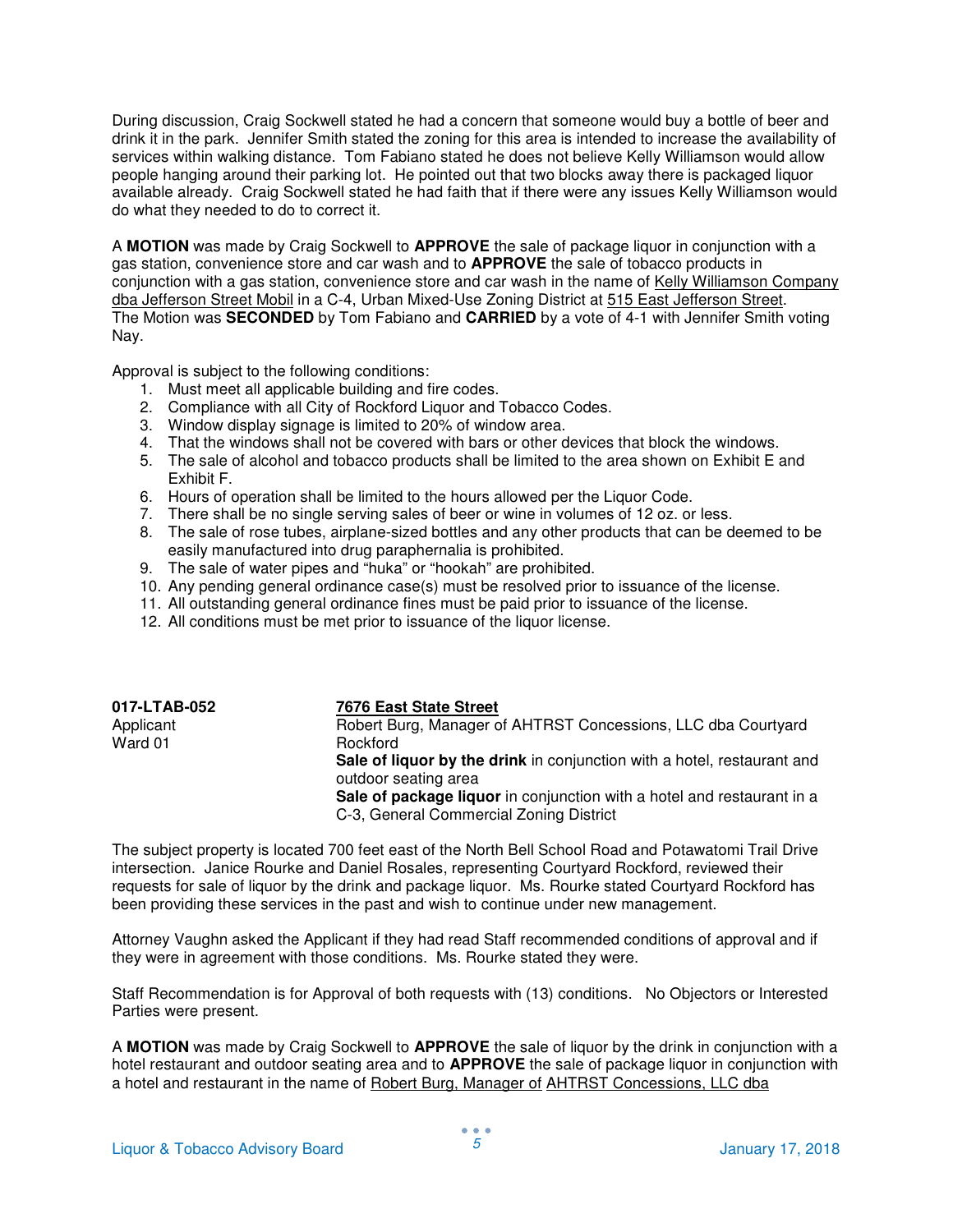Courtyard Rockford at 7676 East State Street. The Motion was **SECONDED** by Kim Johnsen and **CARRIED** by a vote of 5-0.

Approval is subject to the following conditions:

- 1. Meet all applicable Building and Fire Codes.
- 2. Compliance with all City of Rockford Liquor and Tobacco Codes.
- 3. The sale of liquor by the drink shall be limited to Exhibits D and E.
- 4. The sale of packaged liquor shall be limited to Exhibit D.
- 5. Window display signage is limited to 20% of window area.
- 6. The hotel, restaurant, and outdoor seating area shall not have a cover charge.
- 7. The hotel, restaurant, and outdoor seating area shall not have a dance floor, any DJs, and any live entertainment.
- 8. The hotel, restaurant, and outdoor seating area shall not operate as a nightclub.
- 9. There shall not be temporary exterior signage.
- 10. The windows shall not be covered with bars or other devices that block the windows.
- 11. Any pending general ordinance case(s) must be resolved prior to issuance of the license.
- 12. All outstanding general ordinance fines must be paid prior to the issuance of the license.
- 13. All conditions must be met prior to establishment of use.

| 017-LTAB-044 | *1625 & 1635 Sandy Hollow Road                                                                                                                                                    |
|--------------|-----------------------------------------------------------------------------------------------------------------------------------------------------------------------------------|
| Applicant    | Kelly Rena Quinby dba Spinning Slots                                                                                                                                              |
| Ward 06      | Sale of beer and wine by the drink in conjunction with a restaurant and<br>gaming facility in a C-3, General Commercial Zoning District<br><b>Referred back from City Council</b> |

The subject property is located 350 feet southwest of the 11<sup>th</sup> Street and Sandy Hollow Road intersection. This application came before the Liquor & Tobacco Advisory Board on November 21, 2017, was approved by the Board and was referred back to the Board from City Council. Kelly Quinby, Applicant, was present and reviewed her request for beer and wine by the drink. When asked by Craig Sockwell why this item was referred back to the Liquor & Tobacco Advisory Board, Ms. Quinby stated a distributor offered her prepackaged food products. Because this was not in agreement with her original business plan, the application was referred back by City Council. Attorney Vaughn asked Ms. Quinby to verify if the food they served would be prepared on site and if they would be doing a commercial kitchen, to which Ms. Quinby responded yes. Attorney Vaughn asked the Applicant if she had read Staff recommended conditions of approval and if she was in agreement with those conditions. Ms. Quinby responded she was.

Staff Recommendation is for Approval with (17) conditions. No Objectors were present.

Alderman Natavias Ervins was present and stated he was in support of the Applicant's request.

A **MOTION** was made by Kim Johnsen to **APPROVE** the sale of beer and wine by the drink in conjunction with a restaurant and gaming facility in the name of Kelly Rena Quinby dba Spinning Slots in a C-3, General Commercial Zoning District at 1625 & 1635 Sandy Hollow Road. The Motion was **SECONDED**  by Jennifer Smith and **CARRIED** by a vote of 5-0.

Approval is subject to the following conditions:

- 1. Meet all applicable Building and Fire Codes
- 2. Compliance with all City of Rockford Liquor Codes.
- 3. Submittal of a site plan indicating the current conditions of subject property including parking spaces and dumpster enclosure for Staff review and approval.